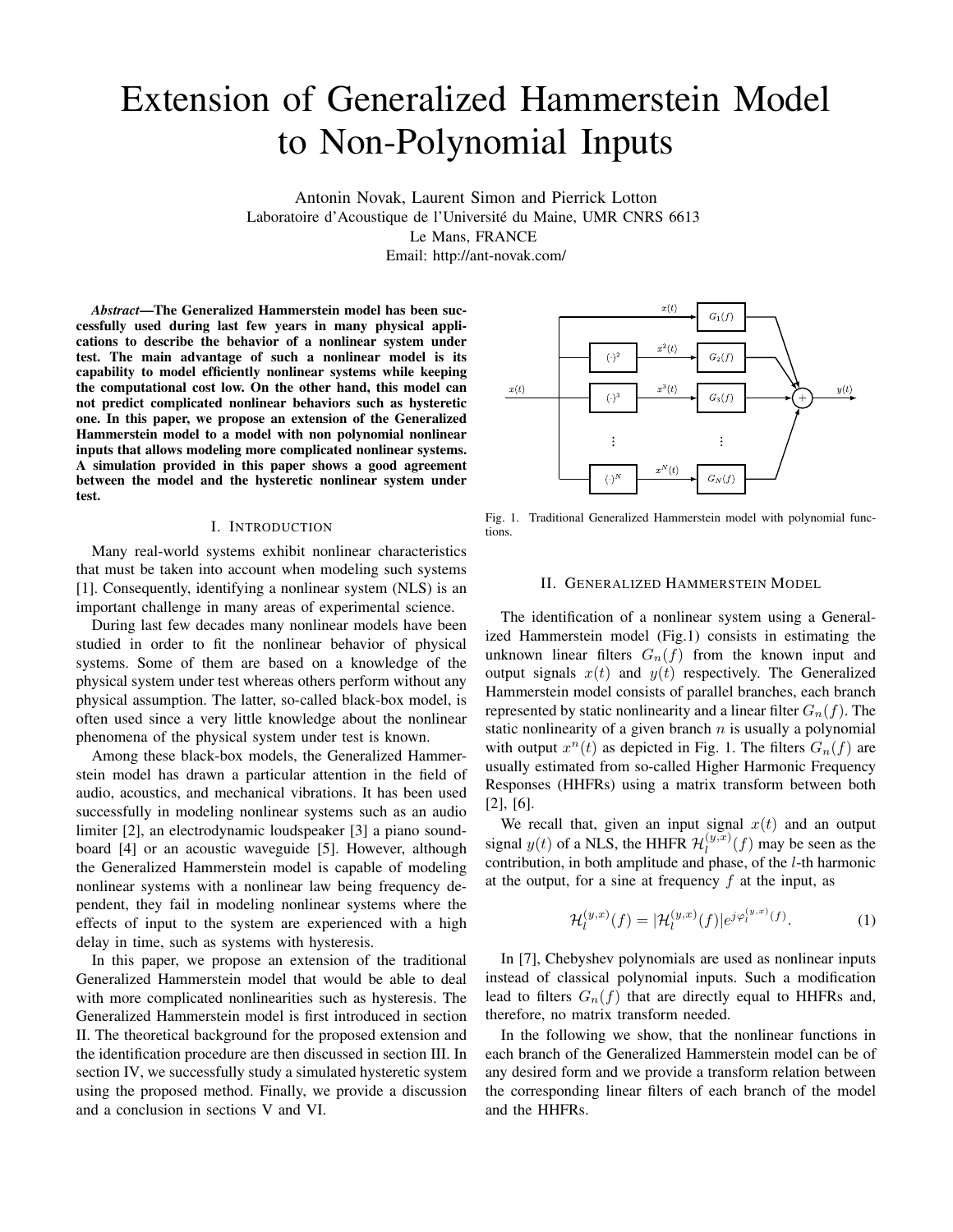

Fig. 2. Proposed extended Generalized Hammerstein model with nonlinear functions  $g_n[x(t)]$  and linear filters  $A_n(f)$ ,  $n \in [1, N].$ 

# III. EXTENSION OF GENERALIZED HAMMERSTEIN MODEL TO NON-POLYNOMIAL INPUTS

## *A. Model definition*

The traditional Generalized Hammerstein model can be extended from polynomial-based model to a model based on a set of nonlinear functions of our choice. In such a case, the model is made up of  $N$  parallel branches, each branch consisting of a linear and/or a nonlinear function  $g_n[x(t)]$ followed by a linear filter  $A_n(f)$  (Fig. 2). As shown later in this paper, the nonlinear functions  $g_n[x(t)]$  used in this work can be chosen as any linear and/or nonlinear functions with memory process including functions with a hysteretic behavior.

The output signal  $y(t)$  of the nonlinear system can then be expressed in frequency domain as

$$
Y(f) = \sum_{n=1}^{N} \text{FT}\{g_n[x(t)]\} A_n(f),\tag{2}
$$

where  $Y(f) = FT{y(t)}$ , FT representing the Fourier Transform.

Note that extending the Generalized Hammerstein model to arbitrary nonlinear functions  $g_n[x(t)]$  give more degrees of freedom than a traditional polynomial based Generalized Hammerstein model. Thus, the identification procedure consists first in the choice of the set of nonlinear functions  $g_n[x(t)]$ and second in the estimation of the linear filters  $A_n(f)$ .

## *B. Identification process*

In order to estimate the linear filters  $A_n(f)$  we need first measure the HHFRs. Several methods have been developed to estimate the HHFRs. The most intuitive, but time-consuming one is based on a harmonic excitation of the system under test and the process is repeated by changing the input frequency step by step. In [8], two methods have been proposed, the first one being based on FFT techniques to estimate the autospectrum and phase information of HHFRs and the second one using IQ demodulation. In this paper, the so-called Synchronized Swept-Sine Method [6] is used to estimate the HHFRs, but any other technique allowing the estimation of  $\mathcal{H}_l^{(y,x)}(f)$ in both amplitude and phase can be used.

The Synchronized Swept-Sine is generated using [6]

$$
x(t) = \sin\left[2\pi f_1 L \exp\left(\frac{t}{L}\right)\right].
$$
 (3)

where

$$
L = \frac{T}{\ln\left(\frac{f_2}{f_1}\right)},\tag{4}
$$

and where  $f_1$  and  $f_2$  are initial and final frequency respectively and  $T$  is duration of the swept-sine. Note, that the definition of the exponential swept-sine (Eq. (3)) does not contain the "-1" term contrary to the usual definition [9]. For more details about why the term "-1" should not appear in the exponential swept-sine definition please refer to [6].

The HHFRs are then calculated using a deconvolution of the measured signal  $y(t)$  with a so-called inverse filter as

$$
h(t) = \mathcal{F}^{-1}\left[\mathcal{F}[y(t)]\tilde{X}(f)\right],\tag{5}
$$

where the Fourier transform of inverse filter  $\tilde{X}(f)$  is given analytically as

$$
\tilde{X}(f) = 2\sqrt{\frac{f}{L}} \exp\left\{-j2\pi fL\left[1 - \ln\left(\frac{f}{f_1}\right)\right] + j\frac{\pi}{4}\right\}.
$$
 (6)

The impulse response  $h(t)$  then consist of time-delayed higher harmonic impulse responses, separated by time delays  $\Delta t_n = L \ln(n)$ , that can be windowed and represented in the frequency domain as the  $\mathcal{H}_l^{(y,x)}(f)$ . For more details see [6].

Another important step in the identification procedure is the choice of the nonlinear functions  $g_n[x(t)]$ . They can be chosen as polynomials, that is equal to the traditional Generalized Hammerstein model [2], or the Chebychev-polynomial based model [7] or they can be chosen thanks to a partial knowledge of the physical system under test. We can, e.g., keep few polynomial branches and add one branch with a hysteretic law to include this nonlinear phenomenon to the model.

The identification consists next in the resolution of a linear system of  $N$  equations using the least squares method. First, the coefficients  $c_{n,k}$  of Discrete Fourier Series of the functions  $g_n[x(t)]$  are calculated as

$$
c_{n,k} = \frac{2}{M} \sum_{m=0}^{M-1} g_n \left[ \sin\left(\frac{2\pi}{M}m\right) \right] \exp\left(-j\frac{2\pi}{M}km\right), \quad (7)
$$

for an input signal being a discrete-time harmonic signal of length  $M$ . Next, the following set of linear equations with unknown  $A_n(f)$  is solved

$$
H_i(f) = \sum_{n=1}^{N} A_n(f)c_{n,i} + \text{Res}(f),
$$
 (8)

for  $i \in (1, I)$  and  $n \in (1, N)$ , Res(f) being the residue. As  $I \geq N$ , there can be more equations than unknowns. To solve the set of equations (8) for  $I > N$ , the least squares algorithm [10] is then applied, minimizing the residue  $\text{Res}(f)$ .

If the functions  $g_n[x(t)]$  are improperly chosen, the value of the residue increases drastically. This makes the residue  $Res(f)$  an *a posteriori* criterion for the correct or improper choice of nonlinear functions  $g_n[x(t)]$ .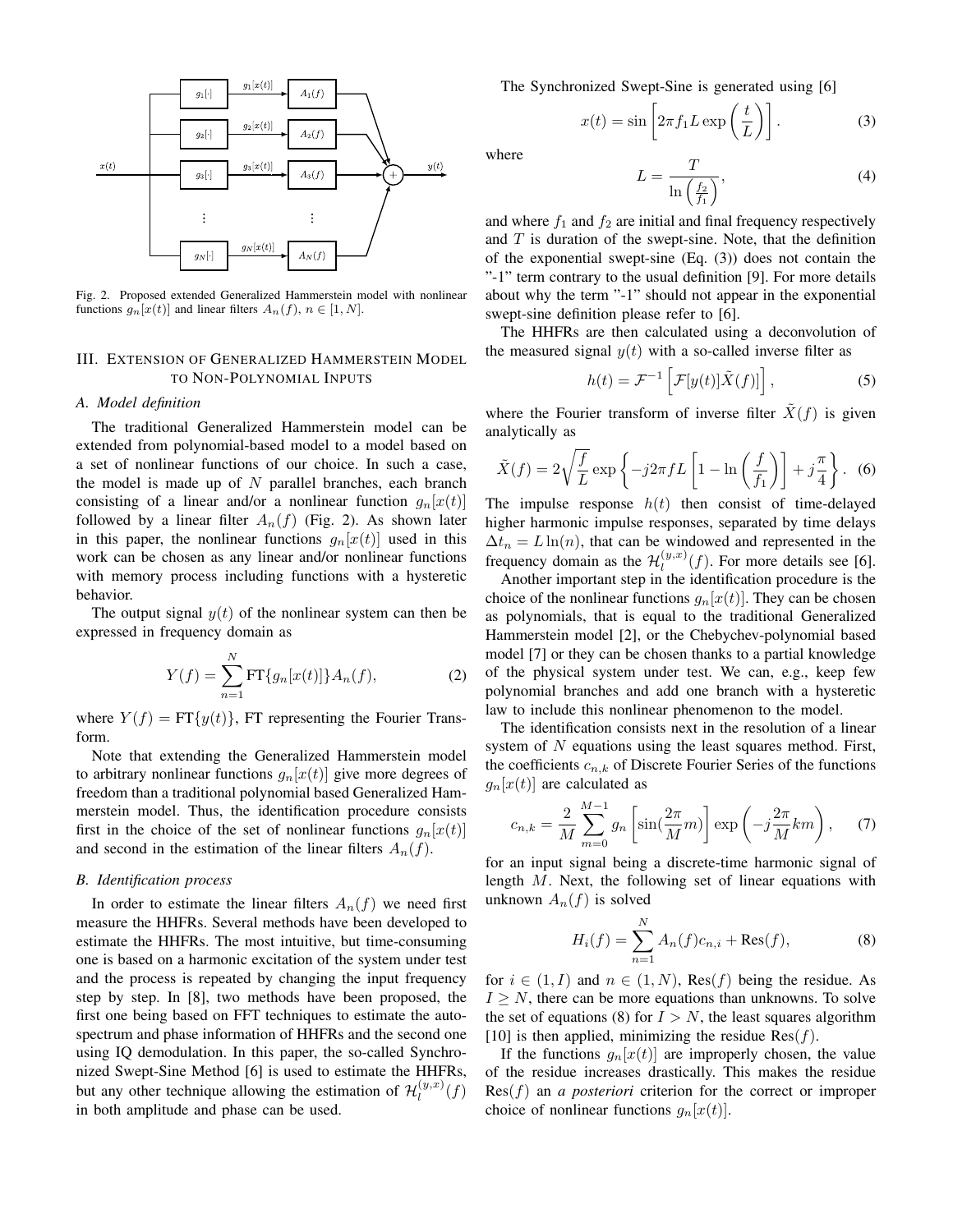| <b>TABLE I</b>                                                                                                          |  |
|-------------------------------------------------------------------------------------------------------------------------|--|
| ESTIMATED VALUES OF THE PARAMETERS $\alpha$ , $\beta$ and $\gamma$ (ten times averaging by time synchronous averaging). |  |

| <b>SNR</b>       |                     | 20                  | 25                  | 30                  | 35                  | 40                  | $\infty$           |
|------------------|---------------------|---------------------|---------------------|---------------------|---------------------|---------------------|--------------------|
| $mean(\alpha)$   | 1.05                | 1.01                |                     |                     |                     |                     |                    |
| mean( $\beta$ )  | 0.21                | 0.2                 | 0.2                 | 0.2                 | 0.2                 | 0.2                 | 0.2                |
| mean( $\gamma$ ) | 0.55                | 0.52                | 0.5                 | 0.5                 | 0.5                 | 0.5                 | 0.5                |
| mean(Res(f))     | $4.1 \cdot 10^{-4}$ | $1.4 \cdot 10^{-4}$ | $4.5 \cdot 10^{-5}$ | $1.4 \cdot 10^{-5}$ | $4.5 \cdot 10^{-6}$ | $1.4 \cdot 10^{-6}$ | $6 \cdot 10^{-13}$ |

#### IV. SIMULATION EXPERIMENT

In this section, the identification procedure described in previous sections is tested on simulated data. We focus on the identification of an NLS exhibiting quadratic hysteresis effects. Such type of hysteresis is dominant, e.g., in propagating waves in inhomogeneous media [11].

The simulated system under test used in the following is chosen from the field of nonlinear acoustic propagation in materials with hysteretic nonlinearity [12]. The chosen inputoutput law represents the relation between stress and strain. It is defined as

$$
y(t) = \alpha x(t) + \beta x^2(t) + \gamma q[x(t), x_m], \tag{9}
$$

where the linear part  $\alpha x(t)$  and the nonlinear non-hysteretic part  $\beta x^2(t)$  are combined with a quadratic hysteresis  $q[x(t), x_m]$  defined as [12]

$$
q[x(t), x_m] = x_m x(t) - \frac{1}{2} \left( x_m^2 - x^2(t) \right) sign \left( \frac{\partial x(t)}{\partial t} \right),\tag{10}
$$

sign being the signum function and  $x<sub>m</sub>$  the past extreme value of the input excitation signal  $x(t)$ . The hysteresis loop of the quadratic hysteresis  $q[x(t), x_m]$  consequently depends on input excitation parameter  $x_m$ , as shown in Fig. 3. The equation (9) may be seen as a semi-empirical input-output law for which the hysteresis model fits well the experimental data.

The identification consists then in the estimation of parameters  $\alpha$ ,  $\beta$  and  $\gamma$ . We first test the method on a static hysteretic system with no frequency dependency. In this experiment, a white Gaussian noise (WGN) is furthermore added to evaluate the robustness of the method in the presence of output noise. Next, a dynamic hysteresis nonlinearity with frequency dependent coefficients  $\tilde{\alpha}(f)$ ,  $\beta(f)$  and  $\tilde{\gamma}(f)$  is simulated.

The method proposed in this paper allows, first, to separate the linear, the nonlinear and the hysteretic parts, secondly, to analyze the frequency dependency of the weights (or model parameters) of each part and, lastly, to estimate the global nonlinear model.

The sampling frequency is  $f_s = 96kHz$  and the frequency range  $[f_1, f_2]$  of the excitation signal is [300 Hz, 3.5 kHz].

## *A. Static Hysteresis Nonlinearity*

In the first example, we consider a static hysteretic nonlinearity with frequency independent coefficients  $\alpha$ ,  $\beta$  and  $\gamma$ . For the simulation, they are set to arbitrary values  $\alpha = 1$ ,  $\beta = 0.2$  and  $\gamma = 0.5$ . As the system under test is not frequency dependent, the filters  $A_1(f)$ ,  $A_2(f)$  and  $A_3(f)$  have constant



Fig. 3. The hysteresis loop of the quadratic hysteresis  $q[x(t), x_m], x_m$  being the past extremum value of the input signal.



Fig. 4. The nonlinear hysteretic system with a WGN  $n(t)$  added to the output.

values that are equal to  $\alpha$ ,  $\beta$  and  $\gamma$ . A WGN  $n(t)$  is added to the output signal (Fig. 4) to evaluate the robustness of the method.

Table I gives both the estimated mean values of parameters  $\alpha$ ,  $\beta$  and  $\gamma$  for different output signal-to-noise ratios (SNR), and the corresponding mean values of the residue  $Res(f)$ . The mean value of all the measured parameters is calculated within the frequency range  $[f_1, f_2]$ . The estimated values of the parameters are in good agreement with the available simulated data, leading to errors less than 10% for SNR=15 dB (worst simulated case). Similarly, the mean value of the residue is about 500 times below the weakest parameter value to be estimated, for SNR=15 dB. Lastly, the error between the estimated mean values and the exact values may be reduced by time synchronous averaging of output signals.

## *B. Hysteresis Nonlinearity with Frequency Dependency*

In the second simulated case, a dynamic hysteretic system is considered. The input-output model defined in Eq. (9) is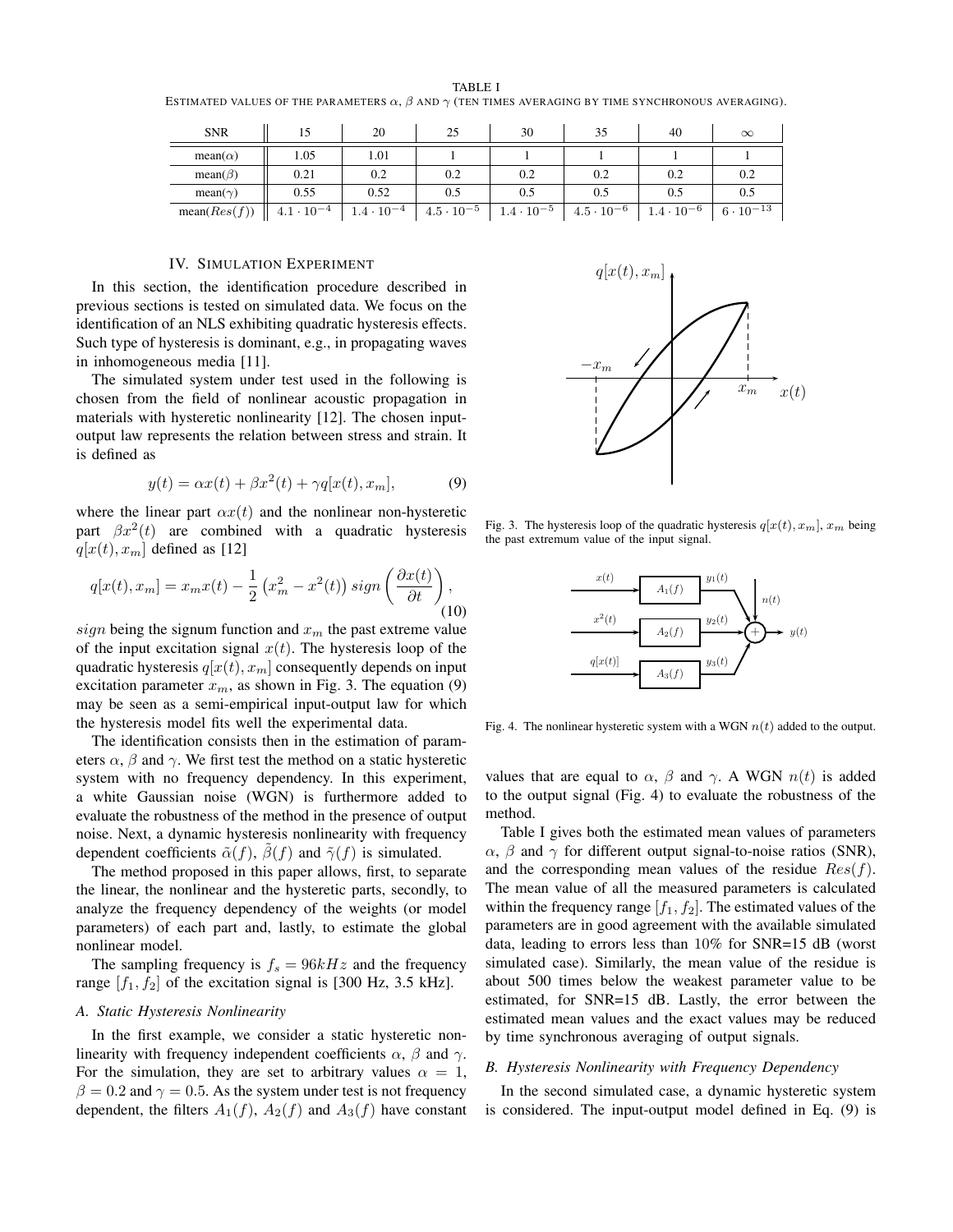TABLE II MEAN SQUARED ERROR (MSE) OF THE ESTIMATED PARAMETERS.

|                    |                   |                   | Aзı      |
|--------------------|-------------------|-------------------|----------|
| amplitude MSE [dB] | 104               |                   | $-105\,$ |
| phase MSE [rad]    | $4 \cdot 10^{-4}$ | $8 \cdot 10^{-5}$ |          |

simulated with frequency-dependent coefficients  $\tilde{\alpha}(f)$ ,  $\tilde{\beta}(f)$ and  $\tilde{\gamma}(f)$ . From the NLS identification point of view, the frequency-dependent coefficients are equivalent to the Frequency Response Function (FRF) of each branch. For this simulation, the FRF  $\tilde{\alpha}(f)$ , related to the linear part of the NL system, is chosen as a one degree-of-freedom (1-DOF) system, presenting a resonant frequency  $f_{\alpha} = 1kHz$ . The FRF  $\beta(f)$ , related to the non-hysteretic quadratic part of the NL system, is also chosen as a 1-DOF system, presenting a resonant frequency  $f_{\beta} = 2kHz$ . Lastly, the FRF  $\tilde{\gamma}(f)$ , related to the quadratic hysteresis, is chosen as a 2-DOF system, with resonant frequencies  $f_{\gamma_1} = 1kHz$  and  $f_{\gamma_2} = 2.6kHz$ .

The Figs. 5-7 show both simulated FRFs  $\tilde{\alpha}(f)$ ,  $\tilde{\beta}(f)$  and  $\tilde{\gamma}(f)$ , and estimated FRFs  $A_1(f)$ ,  $A_2(f)$  and  $A_3(f)$  (amplitude and phase), and the associated magnitude error and phase error. The value of the output SNR is 30 dB. For the sake of clarity, the estimated FRFs are depicted as dashed lines 10dB below their values in modulus and 0.8 radian below in phase. Whatever the considered FRF, the agreement between simulated and estimated values is very good, both in modulus and phase, for all the bandwidth of analysis. This is also confirmed by the values of associated magnitude error and phase error. The magnitude error of the FRFs is indeed at least 20dB below the lowest value of the modulus of the FRFs. For the phase error, the maximum of the error is less than 1% of the phase values in the passband, and increases in the stopbands and near the antiresonance areas of  $\tilde{\gamma}(f)$ . Lastly, the meansquare errors (MSE) associated to the estimations of  $A_1(f)$ ,  $A_2(f)$  and  $A_3(f)$  are given in Table II. The results prove that the method can successfully estimate the frequency-dependent coefficients with a minimal model error.

## V. DISCUSSION

It has been shown in a simulated system that the proposed extension of the Generalized Hammerstein model can take into account more complicated sources of nonlinearities such as hysteresis. However, it is important to note that the knowledge of a possible hysteretic law must be known a priori. This is a case of many physical systems [12], [11] in which the proposed method would be beneficial. On the other hand, if the nonlinear system under test is completely unknown, the nonlinear functions  $g_n[x(t)]$  can be chosen as polynomial functions. This choice approaches the traditional Generalized Hammerstein model. Several different set of functions  $g_n[x(t)]$ can be tested; the residue  $\text{Res}(f)$  may serve as a criterion to best choice of  $g_n[x(t)]$ .

Another example of using the extended Generalized Hammerstein model might be a purely asymmetric nonlinearity. In such a case, the only odd powers of the polynomials  $x^n(t)$ can be kept decreasing the computing power consumption of the model.

In addition, inverse polynomials can be considered as nonlinear functions  $g_n[x(t)]$  as a possible choice for models used in nonlinear inverse problems.

#### VI. CONCLUSION

In this paper, an extension of the Generalized Hammerstein model using non-polynomial nonlinear functions is proposed and tested in a simulation of a hysteretic nonlinear system. It has been shown that the method can estimate the frequency dependency of systems parameters in amplitude and phase very precisely. Two numerical experiments have been set up for estimating the coefficients of a given hysteretic law: a simulation for which the coefficients are frequency independent, and a simulation for which the coefficients are frequency dependent. In the first case, the robustness of the method has been successfully tested by adding output noise for different SNR, and by estimating the coefficients of the NLS. In the second case, it has been shown that the method estimates accurately the frequency-dependent coefficients of the NLS.

#### **REFERENCES**

- [1] G. Bertotti and I. Mayergoyz, *The Science of Hysteresis*. Academic Press, 2006.
- [2] A. Novak, L. Simon, F. Kadlec, and P. Lotton, "Nonlinear system identification using exponential swept-sine signal," *Instrumentation and Measurement, IEEE Transactions on*, vol. 59, no. 8, pp. 2220–2229, 2010.
- [3] M. Rébillat, R. Hennequin, É. Corteel, and B. F. Katz, "Identification of cascade of hammerstein models for the description of nonlinearities in vibrating devices," *Journal of Sound and Vibration*, vol. 330, no. 5, pp. 1018–1038, 2011.
- [4] K. Ege, X. Boutillon, and M. Rébillat, "Vibroacoustics of the piano soundboard:(non) linearity and modal properties in the low-and midfrequency ranges," *Journal of Sound and Vibration*, vol. 332, no. 5, pp. 1288–1305, 2013.
- [5] A. Novak, B. Maillou, P. Lotton, and L. Simon, "Nonparametric identification of nonlinear systems in series," *Instrumentation and Measurement, IEEE Transactions on*, vol. 63, no. 8, pp. 2044–2051, 2014.
- [6] A. Novak, P. Lotton, and L. Simon, "Synchronized swept-sine: Theory, application, and implementation," *Journal of the Audio Engineering Society*, vol. 63, no. 10, pp. 786–798, 2015.
- [7] A. Novak, L. Simon, P. Lotton, and J. Gilbert, "Chebyshev model and synchronized swept sine method in nonlinear audio effect modeling," in *Proc. 13th Int. Conference on Digital Audio Effects (DAFx-10)*, 2010.
- [8] P. Nuij, O. Bosgra, and M. Steinbuch, "Higher-order sinusoidal input describing functions for the analysis of non-linear systems with harmonic responses," *Mechanical Systems and Signal Processing*, vol. 20, no. 8, pp. 1883–1904, Nov. 2006.
- [9] A. Farina, A. Bellini, and E. Armelloni, "Non-linear convolution: A new approach for the auralization of distorting systems," in *AES 110th convention*, Amsterdam, May 2001.
- [10] G. Strang, *Introduction to Applied Mathematics*. Wellesley, Massachusets: Wellesley-Cambridge, 1986.
- [11] V. Gusev and V. Tournat, "Amplitude-and frequency-dependent nonlinearities in the presence of thermally-induced transitions in the preisach model of acoustic hysteresis," *Physical review B. Condensed matter and materials physics*, vol. 72, no. 5, pp. 54 104–54 104, 2005.
- [12] V. Gusev, "Propagation of acoustic pulses in material with hysteretic nonlinearity," *The Journal of the Acoustical Society of America*, vol. 107, p. 3047, 2000.